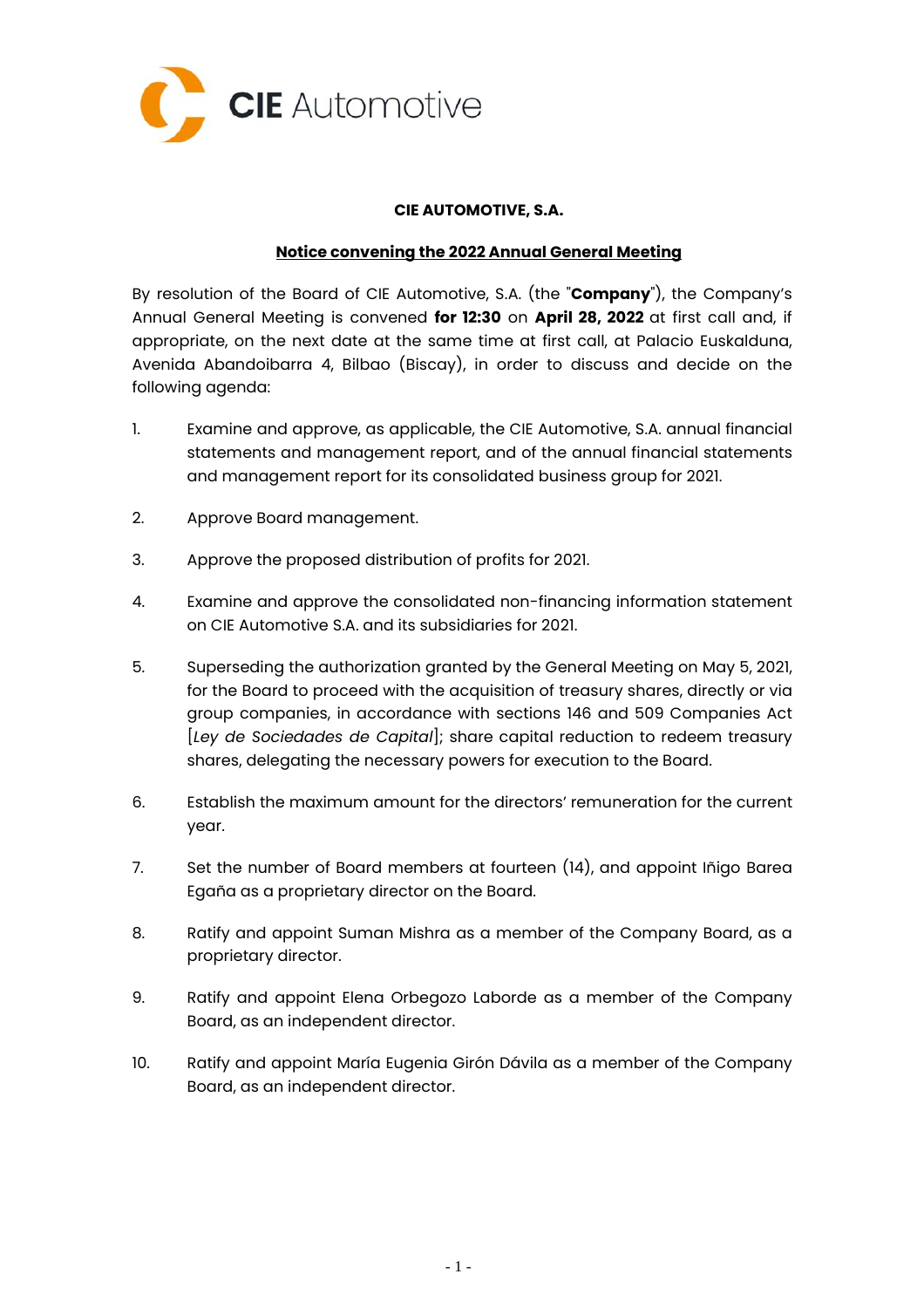

- 11. Appoint Javier Fernández Alonso as Board member, as proprietary director.
- 12. Extend the appointment of the Company's and the consolidated group's financial auditors for the financial year ended December 31. 2022.
- 13. Appoint the Company's and the consolidated group's financial auditors for the financial years ended December 31, 2023, December 31, 2024 and December 31, 2025.
- 14. Amend Articles 9 (*Remit of the General Meeting*), 12 (*Notice of the meeting*), 12bis (*Shareholder right to information*), 14 (*Right to attend*), 16ter (*Representation and voting by post, electronically or by other remote means*) 17 (*Place and time of holding the meeting. Deferral of meetings*) and 24 (*Director remuneration*) of the Bylaws.
- 15. Amend Articles 5 (*Remit of the General Meeting*), 5 bis (*Issuance of debentures or other securities*), 7 (*Notice of meeting*), 9 (*Right to information before the General Meeting*), 10 (*Right to attend*), 14 (*Representation and voting by post, email or other remote communication methods*) and 15 (*Location*) of the General Meeting Regulations.
- 16. Superseding the resolution passed by the General Meeting on April 29, 2020, to authorization to the Board, with express powers of substitution, to increase the share capital in accordance with the terms and with the limits of section 297.1.b) Companies Act, also giving it the authority to disapply the preemption right, up to 20% of the share capital on the date of authorization, in accordance with section 506 Companies Act.
- 17. Superseding the resolution passed by the General Meeting on May 8, 2019, authorizing the Board, will express powers of substitution, to issue debentures convertible into new shares in the Company, and warrants. Setting the criteria to determine the terms and types of conversion and the authorizing the Board to increase share capital as necessary, and to disapply the preemption right (as of the date that the shares are admitted to trading), although this last authorization is limited to 20% of share capital on the date of authorization.
- 18. Submit the Annual Director Remuneration Report for CIE Automotive S.A. to the General Meeting on an advisory basis.
- 19. Delegate powers to implement the resolutions above.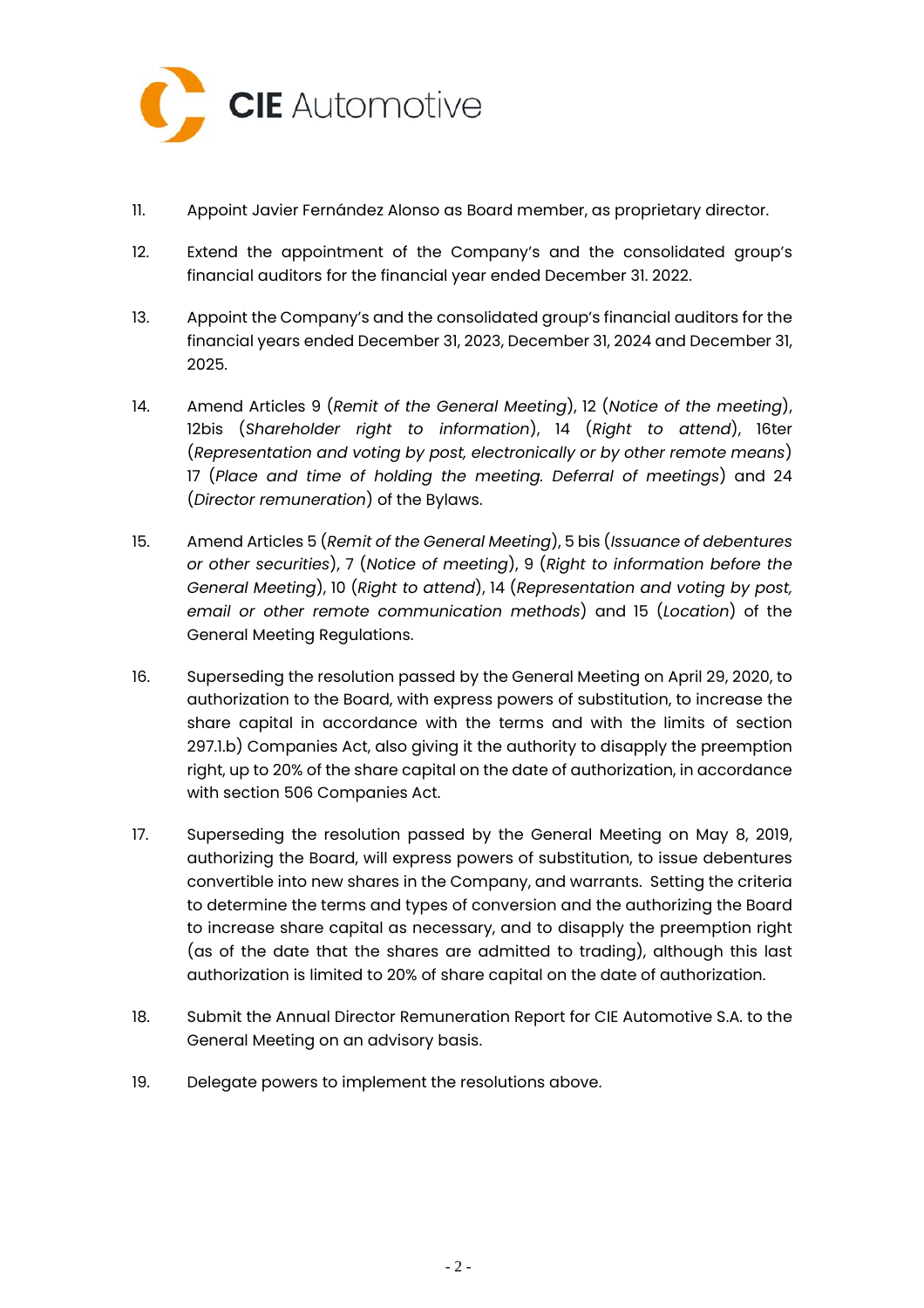

## 20. Approve the meeting minutes.

**Right to include items on the agenda.** In accordance with section 519 Companies Act, shareholders representing at least three per cent (3%) of share capital pay ask for an addendum to be added to the notice convening the General Meeting including one or more items on the agenda.

This right must be exercised through formal notification given to the Secretary of the Board, which must be received at the registered office within five (5) days of publishing the notice convening the meeting, which will include (a) a request to publish an addendum to this notice of meeting, including one or more items on the agenda, so long as the new points are justified or, if appropriate, of a justified proposed resolution; and (b) reasoned proposals according to the business already included or to be included on the agenda.

The notification will indicate the name or company name of the requesting shareholder or shareholders, and will be accompanied by the appropriate documentation (copy of the attendance card or certificate of legitimacy) proving their status as a shareholder, in order to cross-check this information against that provided Sociedad de Gestión de los Sistemas de Registro, Compensación y Liquidación de Valores, S.A. (Iberclear).

The addendum to the notice of meeting will be published at least fifteen (15) days before the date scheduled for the General Meeting at first call.

**Right to attend**. Holders of shares registered in the company book at least five (5) days in advance of the General Meeting being held may attend.

**Digital attendance**. As well as physical attendance, shareholder may exercise their tight to attend digitally as follows:

(a) *Identification and registration in advance*: to guarantee that attendees are correctly identified and their rights are exercised, and that the meeting can be properly conducted and interactive, the shareholders who wish to use remote attendance methods must register in advance in the dedicated space for the 2022 General Meeting ("Digital Attendance") on the corporate website, between 12:00 (CEST) on April 19, 2022 and 12:00 (CEST) on April 27, 2022. No registration will be permitted for digital attendance before that time.

Advance registration can be carried out by: (i) Digital identification document or (ii) recognized or advance electronic signature based on a recognized and valid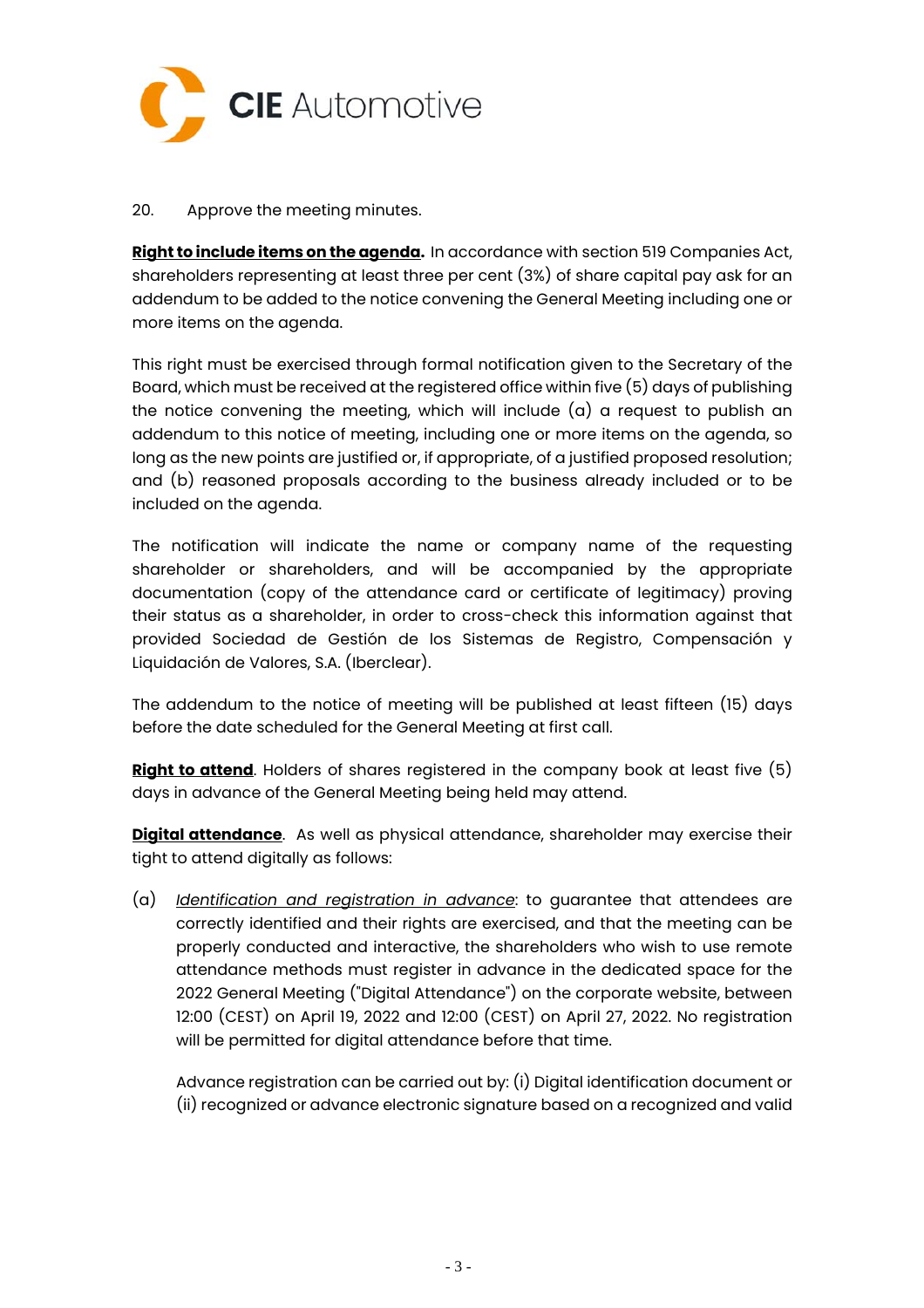

electronic certificate issued by the *Entidad Pública de Certificación Española (CERES)*, which belongs to the *Fábrica Nacional de Moneda y Timbre*, or equivalent The Company may offer additional means of identification that duly identify the shareholder's identity. Proxies will be subject to the rules set out below.

Once the shareholder has pre-registered using the means and by the deadline established, they may attend and vote in the General Meeting digitally by connecting to the digital attendance platform on the day the meeting is held.

If proxies are granted for attendance digitally, these must be granted before the General Meeting is held. In addition, the proxy must be documented by email to ir@cieautomotive.com before 12:00 on April 27, 2022 to enable the appointed proxy access.

(b) *Connection and attendance*: in order to properly manage digital attendance systems, the shareholder (or representative) that has pre-registered to attend the General meeting of shareholders digitally in accordance with paragraph (a) must connect to the Company's corporate website (www.cieautomotive.com) between 11: 15 and 12:15 (CEST) on April 28, 2022 (if the General Meeting is held at first call, as planned) or on April 29, 2022 (although the General Meeting is not expected to be held at second call), and identify themselves as instructed.

Although the General Meeting is expected to be held at first call, if on April 28, 2022 the meeting is not quorate, the Company will record this on the special space for the "2022 General Meeting" on the corporate website, confirming that the meeting will be held at second call.

**Exercise by shareholders and representative of their rights to speak, receive information, make proposals and vote digitally.** In accordance with the Companies Act, remarks and motions or requests for information and clarification that, under the Act, are intended by the remote attendees, must be sent to the Company in writing and in the form and according to the terms and conditions established on the company website between 09:00 and 12:000 (CEST) on April 28, 2022 or, if appropriate, on April 29, 2022, depending on whether the General Meeting is held at first or second call. The remote attendee who wishes their remarks to be recorded in the meeting Minutes must state this explicitly.

Requests for information or clarification made by attendee will be answered during the course of the meeting or in writing within seven (7) days of the meeting being held, in accordance with the Companies Act.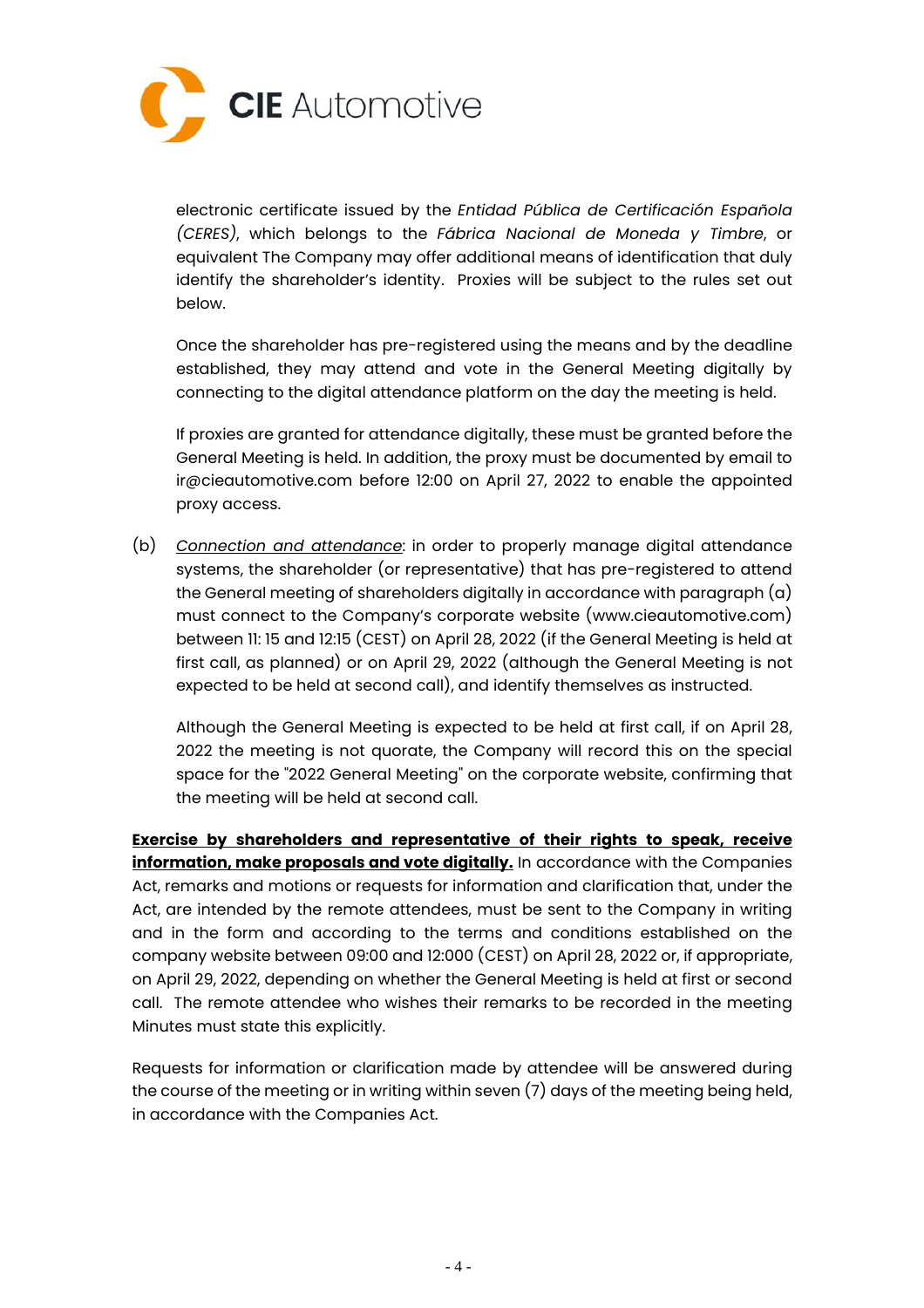

Although it is unlikely, if the General Meeting is held at second call, remote attendees who connected at first call must re-connect in order to attend the General Meeting digitally at second call. Likewise, remote attendees who connected at first call and submitted remarks and motions or requests for information or clarification must send these again, as indicated, on the day the meeting is held, else they will not be considered.

Votes on proposals relating to items of the agenda may be cast as soon as the shareholder (or the proxy) connects as an attendee, and until the Chair or, in their absence, the Secretary of the General Meeting announces that the voting period for proposals has ended. In terms of proposed resolutions on items that, by law, do not need to be included on the agenda, remote attendees may cast their votes as soon as the proposals are read out for voting. Voting on proposed resolution will follow the procedure set out in the Bylaws and the General Meeting Regulations.

Shareholders or proxies attending the General Meeting remotely may state they reservations they consider fit on the quorum of the General Meeting.

The shareholder's electronic attendance will be equivalent to their physical attendance at the General Meeting.

Remote attendance by the shareholder or their proxy will annul any vote or delegations made in advance through any other procedure that the Company has established.

**Right to information.** Shareholders are entitled to examine the following documents at the registered office located at Alameda Mazarredo, 69, 8º piso, 48009 Bilbao (Biscay), or through the Company website (http://www.cieautomotive.com/web/investors-website), and may obtain a copy of them free of charge:

- 1. Full text of the proposed resolutions corresponding to items on the agenda, submitted by the Board, together with the Board reports (and, if appropriate, of the Appointments and Remuneration Committee) for items five and seven, eight, nine, ten, eleven, fourteen, fifteen, sixteen and seventeen of the agenda.
- 2. Full text of the annual financial statements (balance sheet, income statement, notes to the financial statements, statement of changes in equity and cash flow statement) and management report for the Company and its consolidated report for 2021, and the respective auditor reports.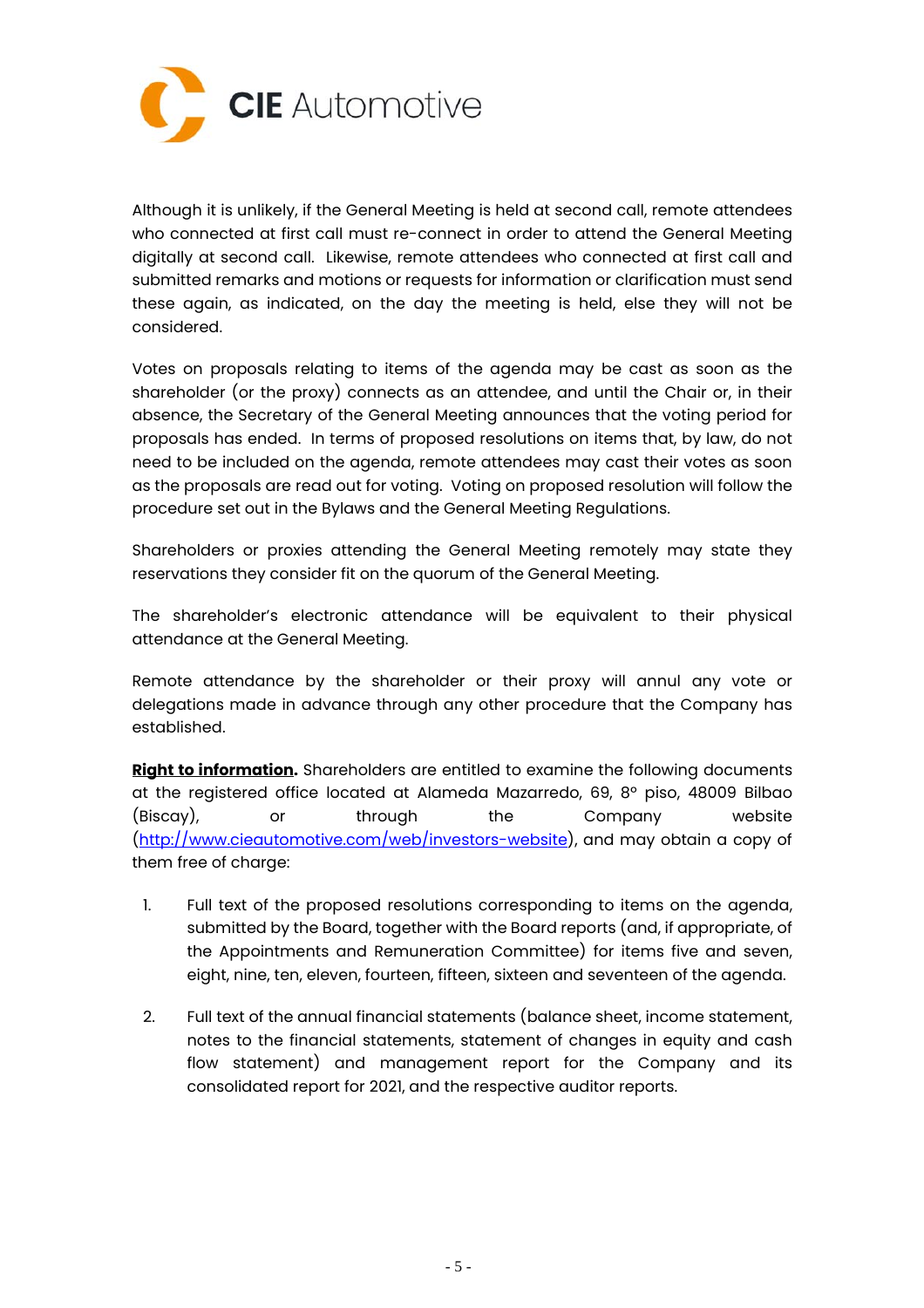

- 3. Status of the consolidated non-financing information statement on CIE Automotive S.A. and its subsidiaries for 2021.
- 4. Annual Corporate Governance Report for 2021.
- 5. Annual Remuneration Report for 2021.
- 6. Annual report on the activities of the Audit and Compliance Committee.
- 7. Report by the Audit and Compliance Committee on the independence of auditors in accordance with article 529 *quaterdecies* Companies Act.
- 8. Annual report on the activities of the Appointments and Remuneration Committee.
- 9. Annual report on the activities of the ASG Committee.
- 10. Regulations of the Shareholders Digital Forum.
- 11. Attendance, delegation and voting card.

In accordance with Article 12 *bis* of the Bylaws and Article 9 General Meeting Regulations, and without prejudice to the ways to take part digitally in the meeting, between the publication of this notice convening the General Meeting and the fifth (5th) days before the date for which it is scheduled at first call, shareholders may request in writing the reports or clarification they require, or submit in writing questions they consider pertinent on the items of the agenda.

Likewise, in the same defined period and form, shareholders may ask for reports or clarifications, or may submit questions in writing about publicly available information that the Company has provided to the Spanish Securities and Exchange Commission since the last General Meeting was held on May 5, 2021, and about the auditor's report Account.

The information requests will indicate the full name of the requesting shareholder, with proof of their shareholding, and will be accompanied by the appropriate document (copy of the attendance card or certificate of legitimacy) proving their status as a shareholder, in order to cross-check this information against that provided Sociedad de Gestión de los Sistemas de Registro, Compensación y Liquidación de Valores, S.A. (Iberclear). These information requests, sent to the Shareholder Relations Office (General Secretariat), may be made by sending a request to the registered office at its postal address of Alameda Mazarredo, 69, 8º piso, 48009 Bilbao (Biscay), stating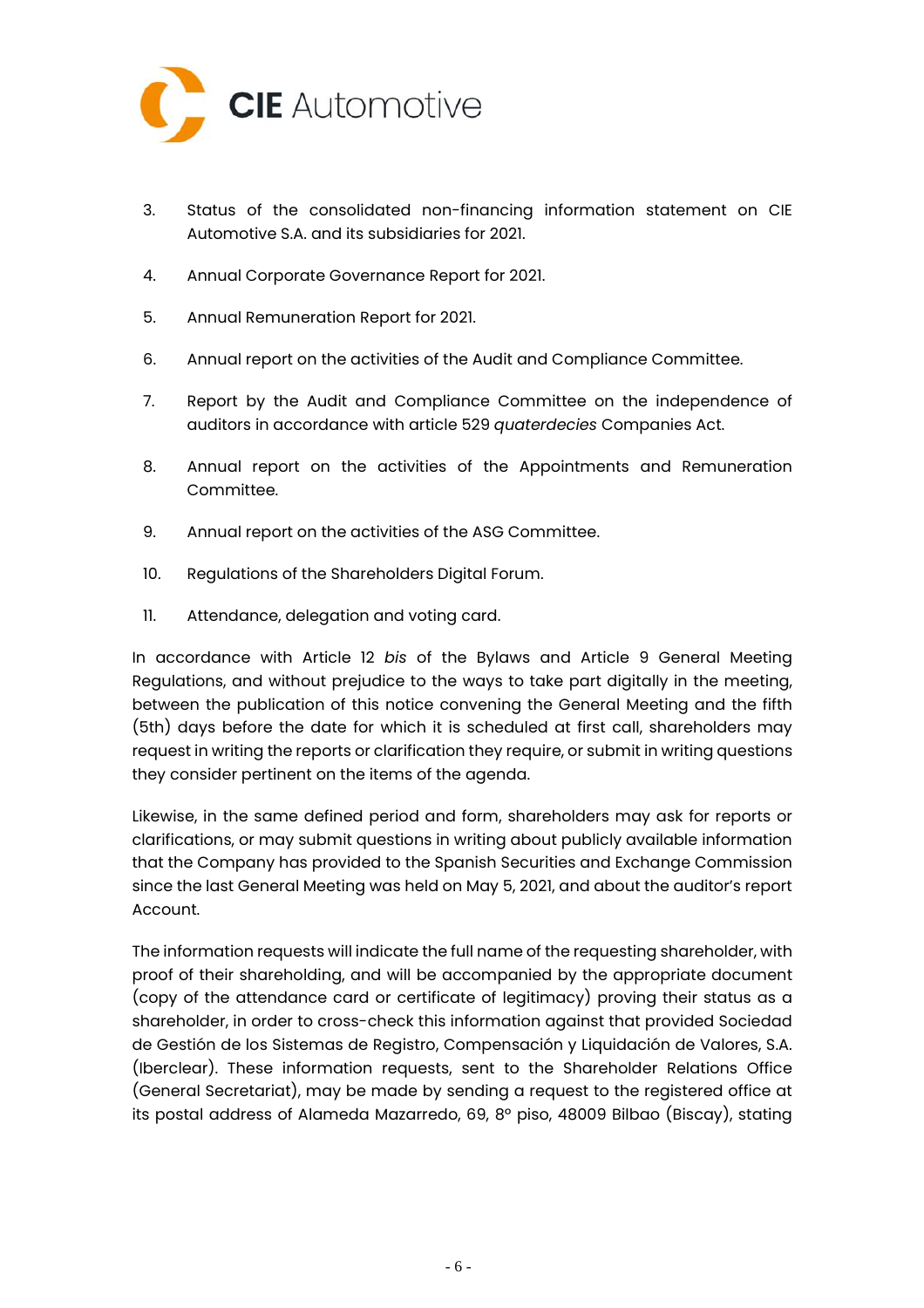

the number of shares held, the securities account in which they are deposited and the other details stated on the Company's website, in order to cross-check this information with that held by Sociedad de Gestión de los Sistemas de Registro, Compensación y Liquidación de Valores, S.A. (Iberclear). The Company website details how to exercise the shareholder information right.

**Special information instruments**. In accordance with section 539 Companies Act, the Company has provided a website (http://www.cieautomotive.com/web/investorswebsite) to comply with shareholders' right to information and to circulate the relevant information requirement by capital markets regulations.

**Shareholders Digital Forum**. The Company website will provide a Shareholders Digital Forum, which will be offered with the due guarantees for individual shareholders and voluntary associations that may be formed in accordance with section 539.2 Companies Act, in order to facilitate communication before the General Meeting, all in accordance with the aforementioned section 539 Companies Act.

**Right of representation**. In accordance with Article 16 of the Bylaws and Article 12 General Meeting Regulations, all shareholders entitled to attend may be represented at the General Meeting by another person, who may or may not be a shareholder. Such a proxy must be granted in writing and individually for each General Meeting. All shareholders may exercise their right to a proxy through either (a) the card produced by the entity or entities that maintain the book entries register, or (b) a proxy card, a template of which is posted on the Company's website (http://www.cieautomotive.com/web/investors-website) as soon as the General Meeting is convened. Proxy representation must be completed and signed by the shareholder by signing the corresponding attendance and proxy card. The proxy must be accepted by the representative shareholder, otherwise it cannot be exercised. The representative must also sign the attendance and proxy card. The shareholder who is made proxy must exercise this right personally at the General Meeting, submitting the attendance and proxy card to the registration desk at the shareholders' entrance, in the place and on the day indicated for the General Meeting and up to one hour before the time for which the meeting is scheduled. If the proxy is attending remotely, as indicated in the section "Remote Attendance", they must provide proof of their proxy in advance by emailing ir@cieautomotive.com before 12:00 on April 12, 2022, to enable access for the appointed proxy. Likewise, attendance and proxy cards may be submitted in the days before the meeting to the registered office, Alameda Mazarredo, 69, 8º piso, 48009 Bilbao (Biscay). In accordance with the Bylaws, the General Meeting Regulations and Board Regulations, the Chair and the Secretary of the General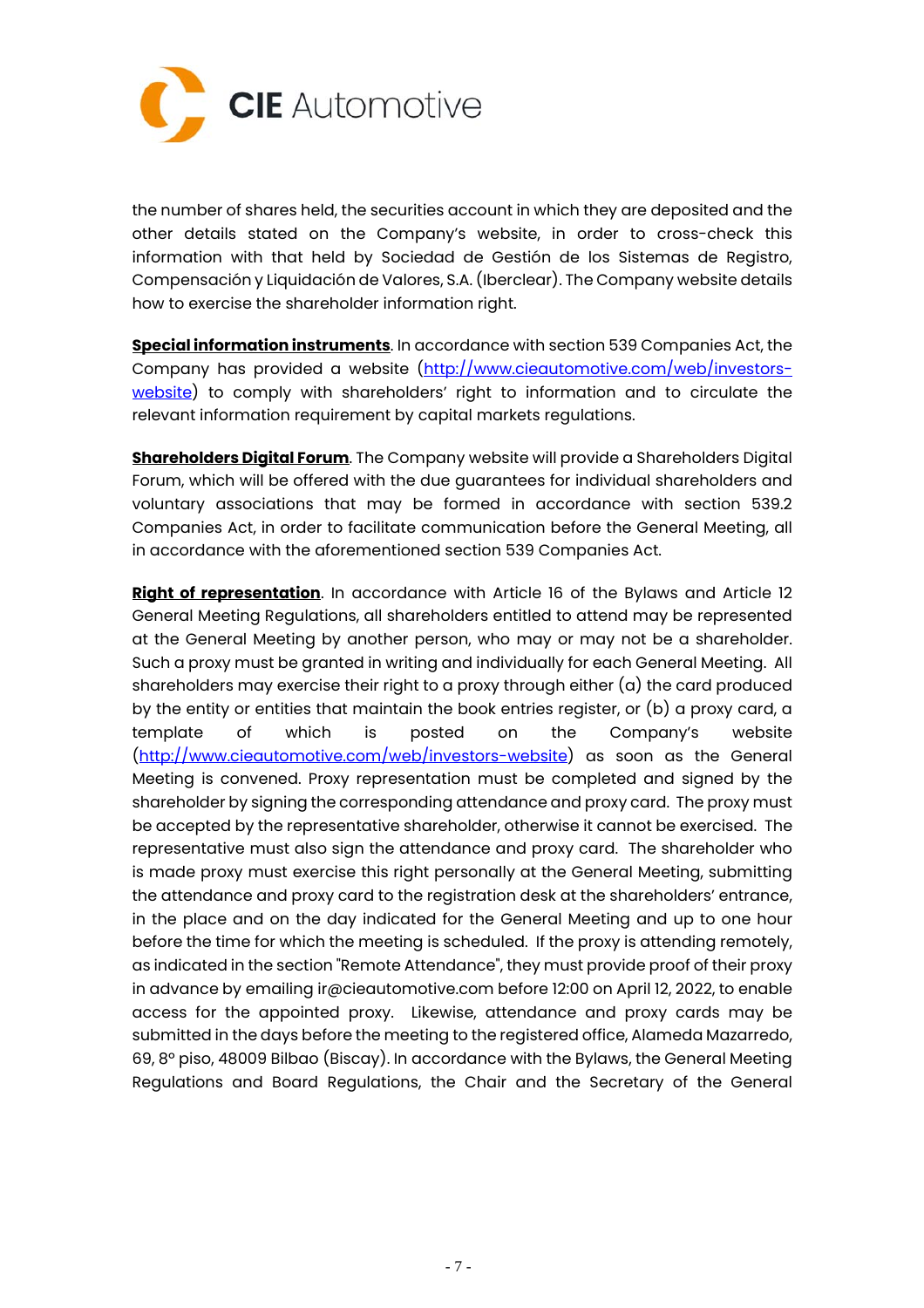

Meeting will have the broadest powers granted by law to allow proof of proxy documents to be valid.

**Proxy by mail.** In accordance with Article 14 General Meeting Regulations, shareholders may issue proxies by mail. Duly completed and signed attendance and proxy cards may be sent to CIE Automotive, S.A. at its postal address of Alameda Mazarredo, 69, 8º piso, 48009 Bilbao (Biscay) or email to ir@cieautomotive.com. The shareholder granting a proxy by mail must indicate their full name and provide proof of their shareholder, in order to cross-check that information with that provided by Sociedad de Gestión de los Sistemas de Registro, Compensación y Liquidación de Valores, S.A. (Iberclear). The proxy document must be signed by the shareholder, and their signature bust be authenticated by a notary. In cases of voluntary representation, the powers of the signatory representative acting on behalf of the shareholder must be proven by submitting a non-certified copy of the notarial power of attorney. The shareholder who grants a proxy by mail must inform the shareholder appointed as proxy of such. Proxies granted by mail must be accepted by the proxy. The proxy must sign the attendance and proxy card, keeping a copy for presentation to the registration desk at the shareholders' entrance, in the place and on the date scheduled for the General Meeting. As such, the shareholder to whom the proxy is granted by post must exercise it by physically attending the General Meeting. Proxies granted by post may be annulled should the shareholder revoke it, through the same means as those used to grant the proxy, within the period established to grant it or by the shareholder personally attending the General Meeting. The shareholder who grants a proxy by mail and does not make any mark in the boxes for voting instructions on items of the agenda will have their votes cast in favor of the proposals made by the Board.

**Voting by mail.** In accordance with Article 14 General Meeting Regulations, shareholders may exercise their voting rights by mail. To cast a vote by mail, the shareholder must complete and sign the attendance, proxy and voting card issued by the entity or entities that maintain the book entries register, stating whether they vote for, against, abstain or submit a spoiled ballot, marking the corresponding box with an X.

The completed and signed card may be sent to CIE Automotive at its postal address of Alameda Mazarredo, 69, 8º piso, 48009 Bilbao (Biscay) or email to ir@cieautomotive.com. The shareholder who casts their vote by mail and does not make any mark in the boxes to vote on items of the agenda will have their votes cast in favor of the proposals made by the Board.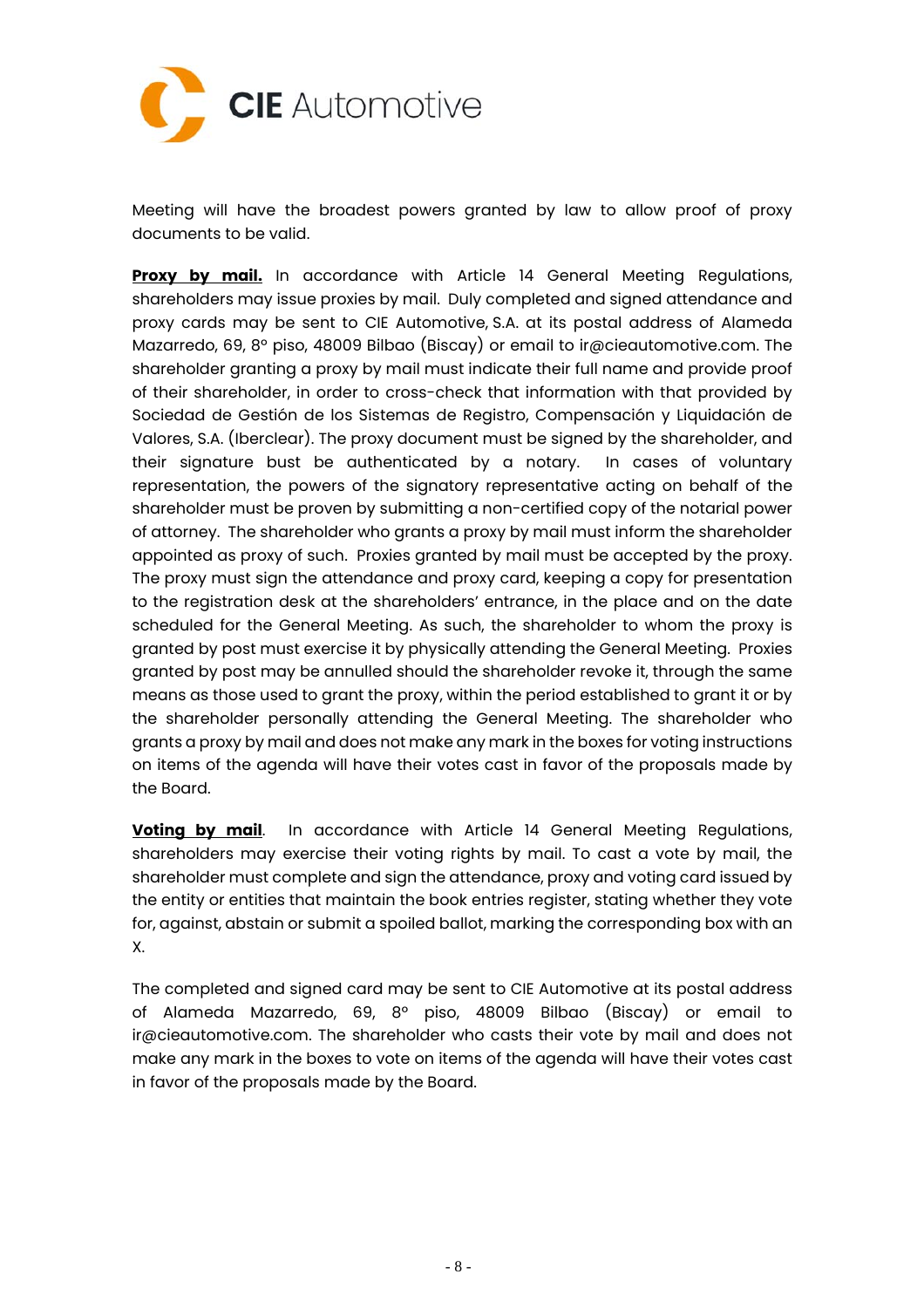

Votes cast by mail will be annulled if subsequently revoked by the shareholder in the same way used to cast the vote, within the period established, or by the shareholder's physical attendance at the General Meeting or the attendance of their proxy.

Votes cast by mail must be received by the Company before 23:59 on the day before the day scheduled for the General Meeting at first call, i.e. before 23:59 on April 27, 2022. Otherwise, the vote will be considered not cast. After that deadline, only votes physically cast at the General Meeting by the shareholder or their valid proxy will be admitted. The shareholder who casts their vote remotely by post will be considered present for the purposes of quorum at the General Meeting.

**Delegation and voting in the case of an addendum to the notice.** If, as a result of exercising the right to include new items on the agenda held by shareholders representing at least three per cent (3%) of share capital, an addendum is published to this notice, shareholders who granted a proxy or cast their vote before the addendum was published, may:

- (a) Grant a new proxy with the corresponding voting instructions or cast their vote again for all items on the agenda (including the initial items and the new items included by the addendum), in which case they will be considered revoked and the prior proxy or vote cast will be null; or
- (b) Complete the corresponding voting instruments for the initially appointed proxy (in which case no other proxy may be granted) only with respect to the new items on the agenda added by the addendum, all in accordance with the procedures and methods mentioned in the above paragraphs, and through the same methods used to originally grant the proxy or vote cast.

If the shareholder has cast their vote remotely before the addendum was published and does not act in either of the ways indicated in paragraphs  $(a)$  and  $(b)$  above, they will be considered to have abstained on those items.

**Data protection.** The personal data that the shareholders send the Company to exercise their rights of attendance, delegation and voting in the General Meeting or that are provided by credit institutions and securities companies and agencies in which those shareholders have their shares, through the entity legally authorized to manage book entries (Sociedad de Gestión de los Sistemas de Registro, Compensación y Liquidación de Valores, S.A. (Iberclear)) will be managed for the purpose of managing the development, performance and oversight of the existing shareholding relationship.